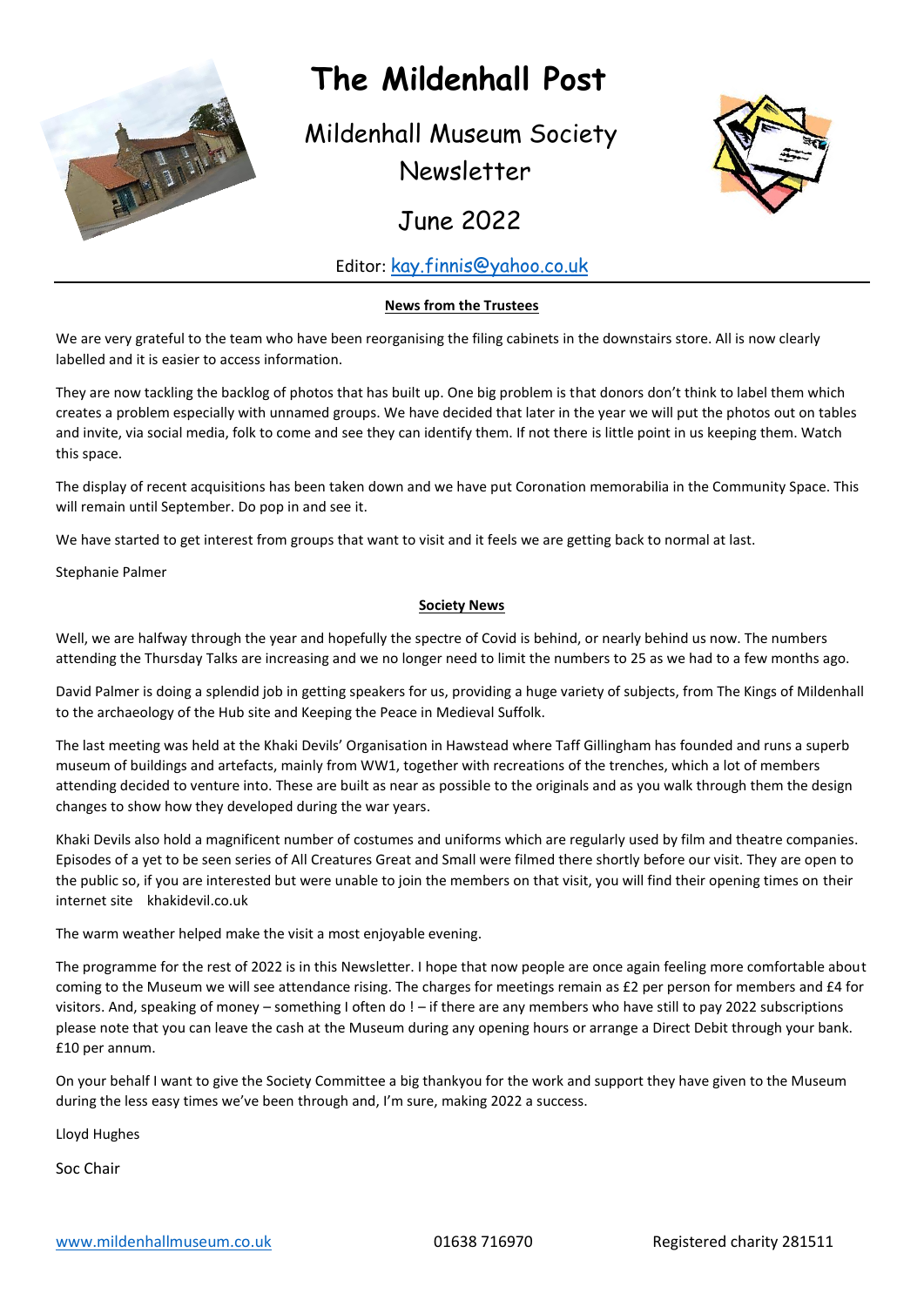### **Peter Merrick**

We are very sad to learn of the death of Peter Merrick. He had been involved with the museum for many years.

I have looked through the minutes and find that in 1992 he was appointed Clerk of Works to the conversion of the Victorian cottages that are the core of the Museum.

In 1993 the Friends of the Museum was formed and together with Colin Dring he kick started the fund raising side of things. Their powers of persuasion were impressive as they sold tickets for raffles, dinner dances and rural rustics in Haylock's barn in Holywell Row. The Friends eventually merged with the Natural History and Archaeological Society to become the Museum Society and Peter was made Chairman, a role which he fulfilled until ill health forced him to retire and he was made President. The Society has raised many thousands of pounds over the years with annual supper talks, quiz nights, garden parties, hog roasts and also provided a programme of talks and visits.

He was made a Trustee of the Museum in 1994 and was always a "doer". He was a very practical man and helped with several projects. The most time consuming of which was the recent redevelopment. Peter together with Joe Moore and myself were nominated to deal with the application to HLF for grant aid. Again his powers of persuasion came into force and he gained us a volunteer project manager and project treasurer from his large circle of acquaintances.

Another of his strengths was his enthusiasm for communicating with young people. When we had school groups he was always there and could engage the interest of even the most truculent teenage boy in something.

An all-rounder with an infectious laugh and zest for life, he will be sorely missed.

Stephanie Palmer

### **Articles for The Mildenhall Post**

If you have an item you would like to include in the next issue of The Mildenhall Post please send to [kay.finnis@yahoo.co.uk.](mailto:kay.finnis@yahoo.co.uk)

# **IF YOU HAVE RECEIVED YOUR EDITION OF THE MILDENHALL POST BY POST OR HAND DELIVERED WHY NOT RECEIVE IT IN THE FUTURE BY EMAIL PLEASE LET ME KNOW YOUR ADDRESS [kay.finnis@yahoo.co.uk](mailto:kay.finnis@yahoo.co.uk)**

#### **Thank you.**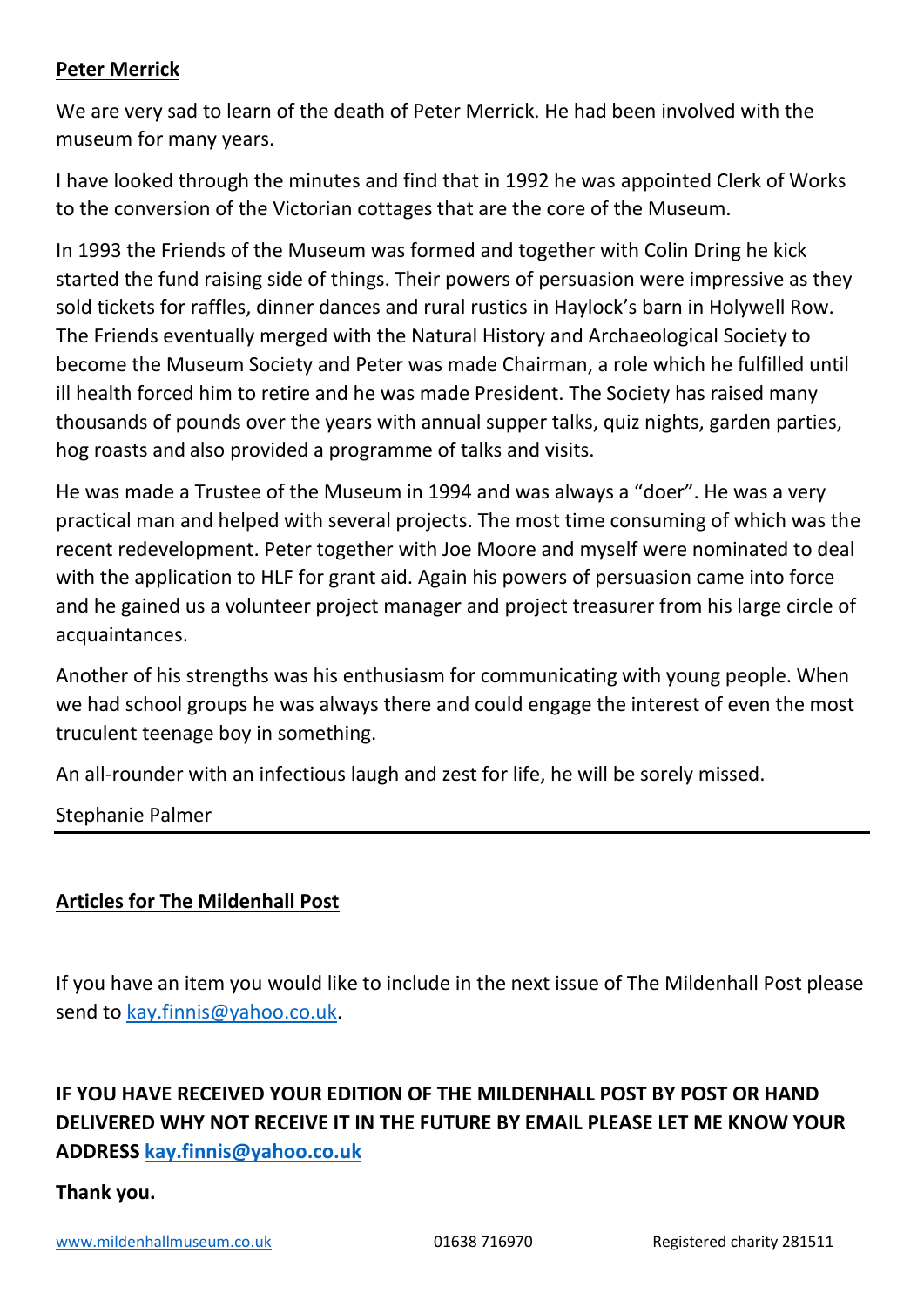# **Society Meetings**

2<sup>nd</sup> June – Queen's Jubilee - no meeting

7<sup>th</sup> July - Exploration of Antarctica – talk by Ellen Bazeley – White

August – No meeting

8<sup>th</sup> September – Peggy Cole MBE – Journalist, Gardener and Suffolk Countrywoman - Talk by Dave Steward

6<sup>th</sup> October – The Blue Plaque Scheme in Bury – talk by Martin Taylor

3<sup>rd</sup> November – A talk about recycling – Sarah Clarke

1<sup>st</sup> December – no meeting – Merry Mildenhall

Meetings start at 7.30 p.m. Members £2 and non - members £4 - Refreshments

#### **The importance of accurate accessioning**

When an item is donated to the museum it is important that the Entry Form is filled in correctly, with as much information about the donor and item as possible. This information gives the object meaning and a better understanding of its history and relevance to the donor and family. Once this form has been signed, it transfers legal ownership to the museum.

The item is then catalogued on the museum's computer, with its own unique number, recording all the information from the Entry Form.

A couple of situations recently have shown the importance of correct paperwork and cataloguing.

- A donor asked what had happened to an item they had gifted to the museum. This person had their copy of the Entry Form and very quickly we were able to see that the item had been catalogued and where it is stored.
- Another time, someone wanted back an item that had been gifted to the museum by another family member. Again the paperwork was checked, and it clearly showed that the item had been gifted to the museum.

# **GROUP VISITS**

Newmarket History Society visited the Museum one evening in May. It was some years since their previous visit and some members had not been before. While they partook of a hot drink and biscuits they were given a brief introduction . They were impressed by our setup and very much wish there was a museum in Newmarket that dealt with the history of the town, apart from horse racing.

Group visits in or out of normal hours are very welcome .Having a lift and also a wheel-chair available means all areas are accessible to anyone.. If you know of a club that might be interested in a visit please ask the organiser to make contact.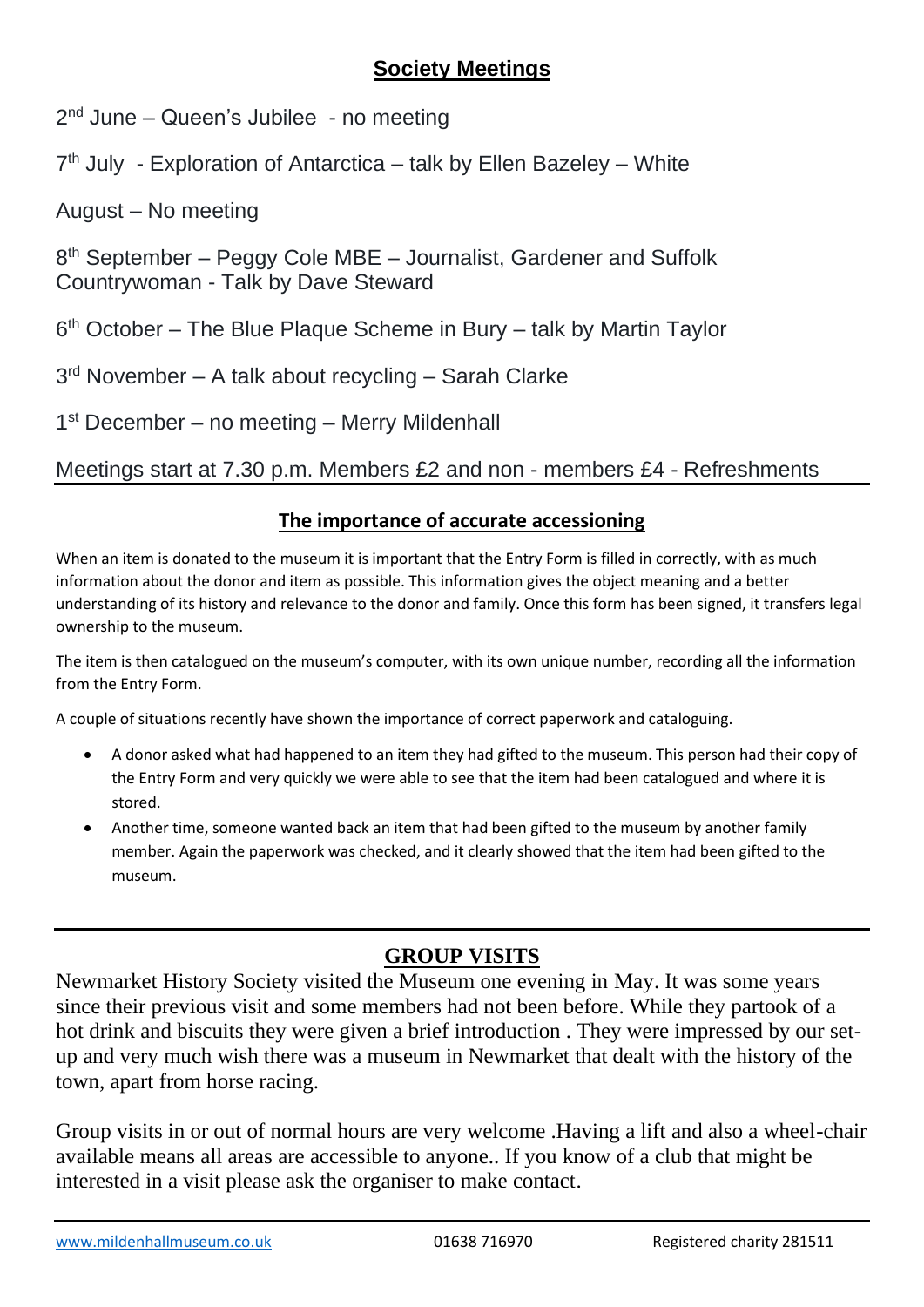## **Thank you to the band of Museum volunteers**

Mildenhall Museum is open Tuesdays, Wednesdays, Thursdays during the afternoon, Friday morning and afternoon and Saturday afternoons. For the Museum to be open and welcome visitors requires an army of 14 volunteers per week organised by Val Clarke. Val organises around 30 volunteers but could do with a few more. If you would like to find out more about becoming a Museum volunteer please contact [val.ferry@googlemail.com](mailto:val.ferry@googlemail.com) or myself [kay.finnis@yahoo.co.uk](mailto:kay.finnis@yahoo.co.uk) . We would love to hear from you.

Thank you to all the volunteers that fill their regular slots and often fill in at the last minute it is most appreciated by the Museum Trustees.



Stop press news

I am sad to report the death of Lyn Palmer one of our volunteers. She helped us for many years and will be sadly missed.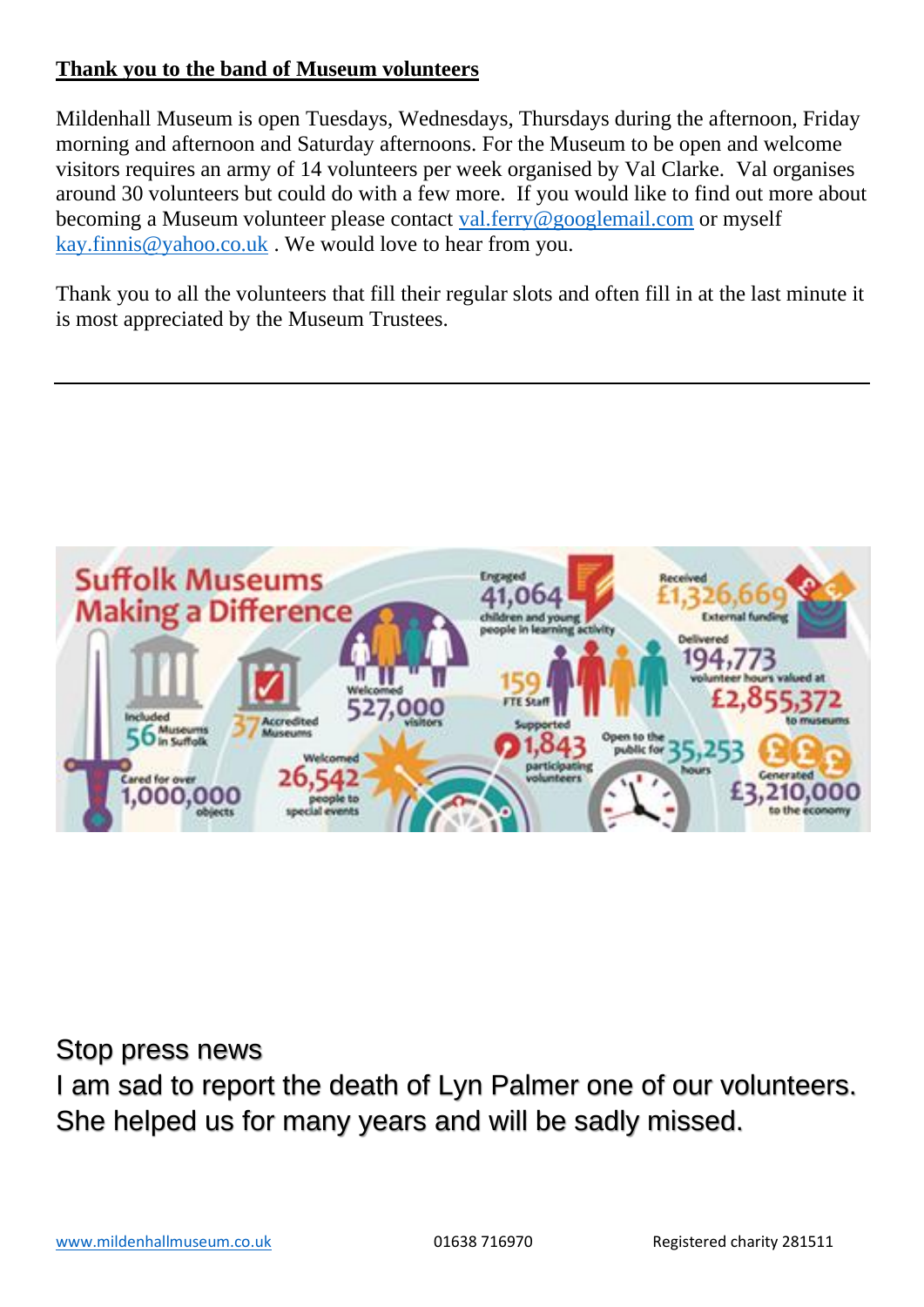# **Harry Porter 1880- 1958**

### **Volunteer work at the Museum**

I have always enjoyed detective stories so when I came across a photograph in the Museum with just one word written on the reverse I decided to try and find the story behind it. It was a photograph of seven men, in out-dated police uniforms, and the word was PORTER. The central figure, in ceremonial uniform, was holding a helmet with The Imperial Crown on the insignia. This crown was used on police helmets during the reign of George V from 1910-1936. I used a family research site and turned to the 1921 census. I decided that the men in the photograph were aged from twenty-five years to fifty so, making a guess, I entered Porter, born 1880, and Mildenhall. Immediately the result was Harry Porter, Police Constable, aged forty-one, living in the Police Station, Worlington with his wife Minnie, a School Board Teacher, whom he married in 1910.

Looking back through the census returns Harry was born in Harkstead, Suffolk in 1880 and was one of ten children. His father was a groom working at 'Old Hall' Harkstead. In 1901 Harry Porter was an Asylum Attendant at the Borough Asylum, Foxhall Road, Ipswich, before joining the Police Force in 1904. In 1911 he was stationed at Dalham, Newmarket, living in the Police Station there with wife Minnie and stepson Cyril. According to the Newmarket Journal of the time, he was occupied with attending inquests, arresting drunk and disorderly people in Newmarket and summonsing drivers for not having a carriage licence.

Harry and Minnie had twin sons born at Worlington in 1920, making a family of four sons, but sadly Minnie passed away in 1930 aged forty-seven. Following Minnie's death Harry retired, aged fifty-one, after 27 years and 212 days service in the Police Force. In the 1939 Register he had retired to Cook's Road, Elmswell. Harry died at the West Suffolk Hospital in 1958. Probate was granted to his son Cyril whose occupation was listed as Mental Health Hospital Attendant.

Browsing through the Newspapers Online I found that Harry Porter, in 1924, had been a Pall Bearer at the Mildenhall funeral of Mr Charles Heigham, Superintendent and District Chief Constable of West Suffolk Police Force. In 1909 he was awarded an extra ten shillings and sixpence for stopping a runaway horse and tumbril in Newmarket, at which time, he was described as being 'very plucky.'

Harry never made sergeant so that ruled out three men in the photograph, as he never fought in the First World War that ruled out two with medals, so of the two remaining policemen one of them must be Harry Porter.

Susan Cook